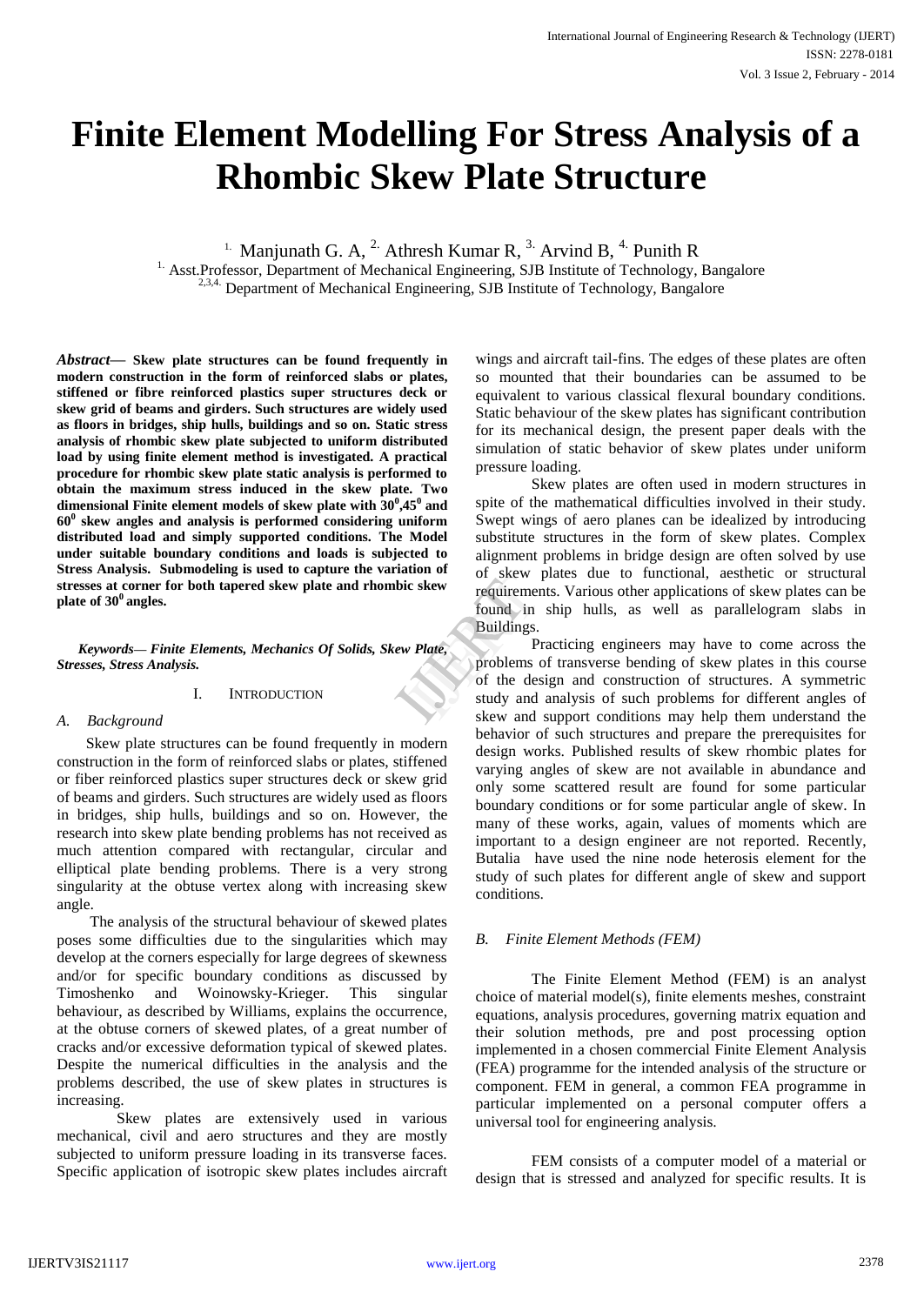used in new product design, and existing product refinement. The user is able to verify a proposed design will be able to perform to the client's specifications prior to manufacturing or construction. Modifying an existing product or structure is utilized to qualify the product or structure for a new service condition. In case of structural failure, FEA may be used to help determine the design modifications to meet the new condition.

There are generally two types of analysis they are: 2- D modeling, and 3-D modeling. While 2-D modeling conserves simplicity and allows the analysis to be run on a relatively normal computer, it tends to yield less accurate results. 3-D modeling, however, produces more accurate results while sacrificing the ability to run on all but the fastest computers effectively. Within each of these modeling schemes, the programmer can insert numerous algorithms (functions) which may make the system behave linearly or non-linearly. Linear systems are far less complex and generally do not take into account plastic deformation. Nonlinear systems do account for plastic deformation, and many also are capable of testing a material all the way to fracture.

FEM uses a complex system of points called nodes which make a grid called a mesh. This mesh is programmed to contain the material and structural properties which define how the structure will react to certain loading conditions. Nodes are assigned at a certain density throughout the material depending on the anticipated stress levels of a particular area. Regions which will receive large amounts of stress usually have a higher node density than those which experience little or no stress. Points of interest may consist of: fracture point of previously tested material, fillets, corners, complex detail, and high stress areas. The mesh acts like a spider web in that from each node, there extends a mesh element to each of the adjacent nodes. This web of vectors is what carries the material properties to the object, creating many Elements. An Element is a section of a body obtained from dividing the body up into a finite number of regions.

#### *C. Overview of Plates and Shells*

Thin-walled structures in the form of plates and shells are encountered in many branches of technology, such as civil, mechanical, aeronautical, marine, and chemical engineering. Such a widespread use of plate and shell structures arises from their intrinsic properties. When suitably designed, even very thin plates, and especially shells, can support large loads. Thus, they are utilized in structures such as aerospace vehicles in which light weight is essential.

Thin plates are initially flat structural members bounded by two parallel planes, called faces, and a cylindrical surface, called an edge or boundary. The generators of the cylindrical surface are perpendicular to the plane faces. The distance between the plane faces is called the thickness (h) of the plate. It will be assumed that the plate thickness is small compared with other characteristic dimensions of the faces (length, width, diameter, etc.). Geometrically, plates are bounded either by straight or curved boundaries. The static or dynamic loads carried by plates are predominantly perpendicular to the plate faces.

The load-carrying action of a plate is similar, to a certain extent, to that of beams or cables; thus, plates can be approximated by a grid work of an infinite number of beams or by a network of an infinite number of cables, depending on the flexural rigidity of the structures. This two-dimensional structural action of Plates results in lighter structures, and therefore offers numerous economic advantages. The plate, being originally flat, develops shear forces, bending and twisting moments to resist transverse loads. Because the loads are generally carried in both directions and because the twisting rigidity in isotropic plates is quite significant, a plate is considerably stiffer than a beam of comparable span and thickness. So, thin plates combine light weight and form efficiency with high load-carrying capacity, economy, and technological effectiveness.

Because of the distinct advantages discussed above, thin plates are extensively used in all fields of engineering. Plates are used in architectural structures, bridges, hydraulic structures, pavements, containers, airplanes, missiles, ships, instruments, machine parts, etc. We consider a plate, for which it is common to divide the thickness h into equal halves by a plane parallel to its faces.



Figure 1: Plates are bounded either by straight or curved boundaries



Figure 2: a) Bridge deck b) Flat slab c) Lock-gate d) Cell of wing skin e) Oil barage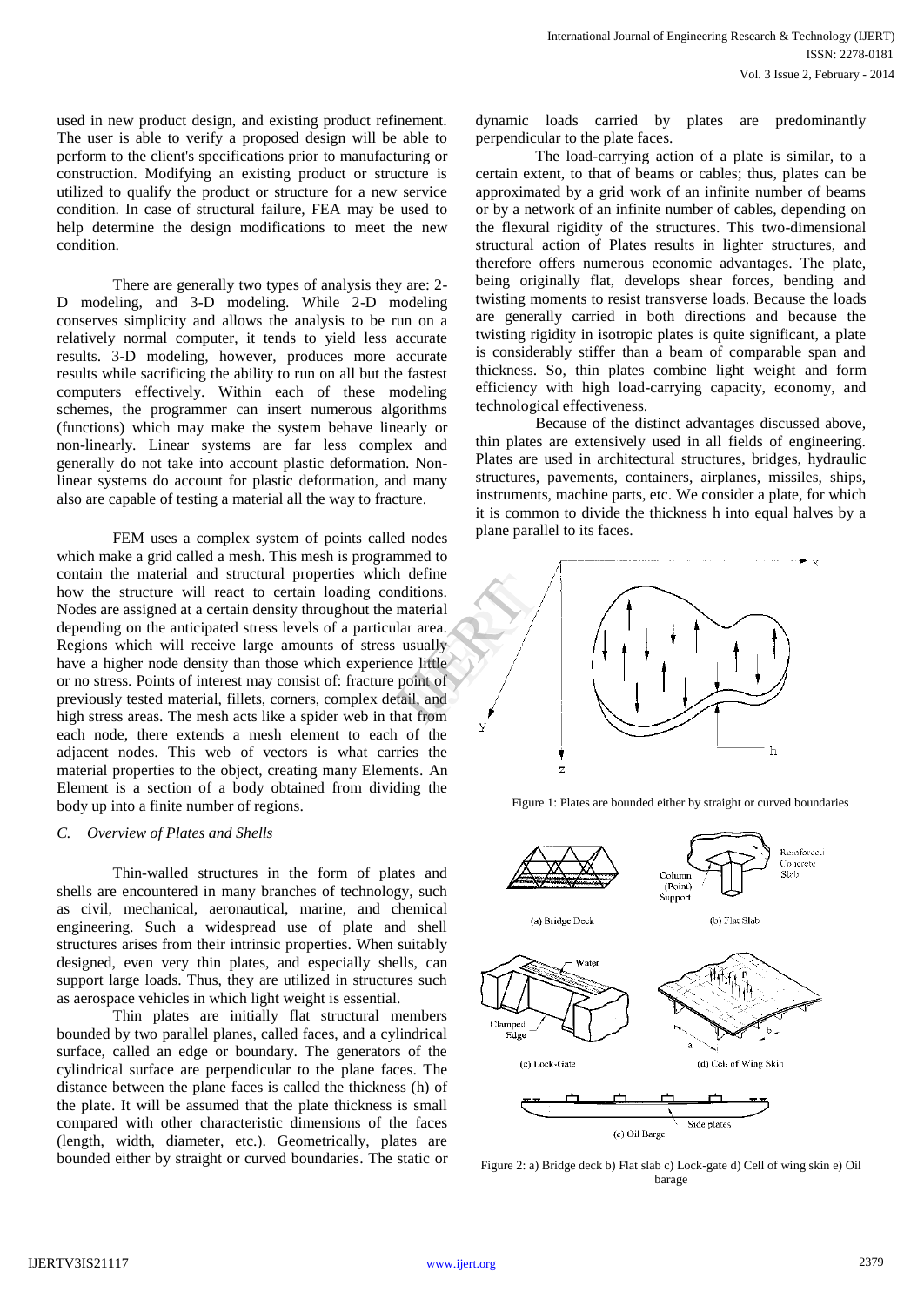This plane is called the middle plane (or simply, the mid plane) of the plate. Being subjected to transverse loads, an initially flat plate deforms and the mid plane passes into some curvilinear surface, which is referred to as the middle surface. We will consider only plates of constant thickness. For such plates, the shape of a plate is adequately defined by describing the geometry of its middle plane. Depending on the shape of this mid plane, we will distinguish between rectangular, circular, elliptic, etc., plates.

A plate resists transverse loads by means of bending, exclusively. The flexural properties of a plate depend greatly upon its thickness in comparison with other dimensions.

Plates may be classified into three groups according to the ratio a/h, where 'a' is a typical dimension of a plate in a plane and 'h' is a plate thickness. These groups are

- The first group is presented by thick plates having ratios  $a/h \leq 8$ ... 10. The analysis of such bodies includes all the components of stresses, strains, and displacements as for solid bodies using the general equations of three-dimensional elasticity.
- The second group refers to plates with ratios  $a/h \ge$ 80. . .100. These plates are referred to as membranes and they are devoid of flexural rigidity. Membranes carry the lateral loads by axial tensile forces N (and shear forces) acting in the plate middle surface. These forces are called membrane forces; they produce projection on a vertical axis and thus balance a lateral load applied to the plate-membrane.
- The most extensive group represents an intermediate type of plate, so called thin plate with 8. . .  $10 \le a/h \le$ 80 . . . 100. Depending on the value of the ratio w=h, the ratio of the maximum deflection of the plate to its thickness, the part of flexural and membrane forces here may be different. Therefore, this group, in turn, may also be subdivided into two different classes.
	- **a.** Stiff plates. A plate can be classified as a stiff plate if  $w/h \leq 0.2$ . Stiff plates are flexural rigid thin plates. They carry loads two dimensionally, mostly by internal bending and twisting moments and by transverse shear forces. The middle plane deformations and the membrane forces are negligible. In engineering practice, the term plate is understood to mean a stiff plate, unless otherwise specified. The concept of stiff plates introduces serious simplifications that are discussed later. A fundamental feature of stiff plates is that the equations of static equilibrium for a plate element may be set up for an original (unreformed) configuration of the plate.
	- **b.** Flexible plates. If the plate deflections are beyond a certain level, w/h≥0.3, then, the lateral deflections will be accompanied by stretching of the middle surface. Such plates are referred to as flexible plates. These plates represent a combination of stiff plates and membranes and carry external loads by the combined action of internal moments, shear forces, and membrane (axial) forces. Such plates, because of their

favorable weight-to-load ratio, are widely used by the aerospace industry. When the magnitude of the maximum deflection is considerably greater than the plate thickness, the membrane action predominates. So, if  $w/h > 5$ , the flexural stress can be neglected compared with the membrane stress. Consequently, the loadcarrying mechanism of such plates becomes of the membrane type, i.e., the stress is uniformly distributed over the plate thickness.



#### II. SKEW PLATES

Skew plates are widely used in modern structures. Swept wings of airplanes and parallelogram slabs in buildings and bridges are examples of the application of skew plates in engineering.

 In the most general case the use of an oblique system of coordinate chosen in accordance with the given angle of skew should be recommended; in certain particular cases rectangular coordinates may also be used to advantage in dealing with skew plates, and the method of finite differences appears. The following numerical data for uniformly loaded skewed plates were obtained in that way.



Figure 4: Skew plate with all the edges simply supported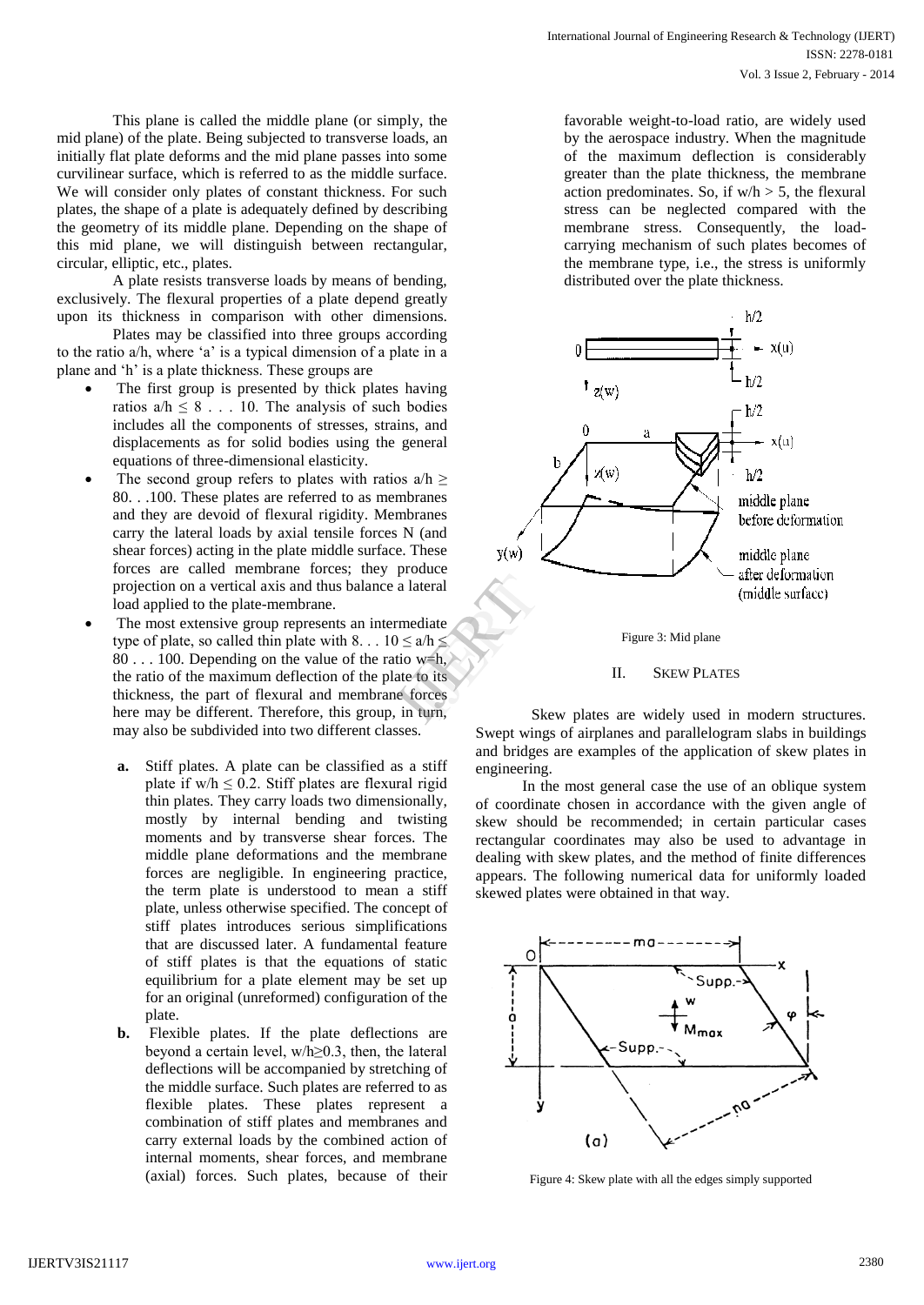

Figure 5: Skew plate with two edges is simply supported

#### III. SKEW PLATE ELEMENTS

## *A. PLANE82 Element Description*

PLANE82 is a higher order version of the 2-D, fournode element. It provides more accurate results for mixed (quadrilateral-triangular) automatic meshes and can tolerate irregular shapes without as much loss of accuracy. The 8-node elements have compatible displacement shapes and are well suited to model curved boundaries.

The 8-node element is defined by eight nodes having two degrees of freedom at each node: translations in the nodal x and y directions. The element may be used as a plane element or as an axisymmetric element. The element has plasticity, creep, swelling, stress stiffening, large deflection, and large strain capabilities.

#### PLANE82 Input Data

The geometry, node locations, and the coordinate system for this element are shown in Figure 6 "PLANE82 Geometry".

A triangular-shaped element may be formed by defining the same node number for nodes K, L and O. A similar, but 6-node, triangular element is PLANE2. Besides the nodes, the element input data includes a thickness (TK) (for the plane stress option only) and the orthotropic material properties. Orthotropic material directions correspond to the element coordinate directions. The element coordinate system orientation is as described in Coordinate Systems.



Figure 6: PLANE82 Geometry

#### PLANE82 Output Data

The solution output associated with the element is in two forms:

- Nodal displacements included in the overall nodal solution
- Additional element output

The element stress directions are parallel to the element coordinate system. Surface stresses are available on any face. Surface stresses on face IJ, for example, are defined parallel and perpendicular to the IJ line and along the Z axis for a plane analysis or in the hoop direction for an axisymmetric analysis.

#### PLANE82 Assumptions and Restrictions

- The area of the element must be positive.
- The element must lie in a global X-Y plane as shown in Figure 6 "PLANE82 Geometry" and the Y-axis must be the axis of symmetry for axisymmetric analyses. An axisymmetric structure should be modeled in the X quadrants.
- A face with a removed midside node implies that the displacement varies linearly, rather than parabolic ally, along that face

## *B. SHELL93 Element Description*

SHELL93 is particularly well suited to model curved shells. The element has six degrees of freedom at each node: translations in the nodal x, y, and z directions and rotations about the nodal x, y, and z-axes. The deformation shapes are quadratic in both in-plane directions. The element has plasticity, stress stiffening, large deflection, and large strain capabilities. SHI<br>
naving<br>
nodal<br>
maximum shalls. The examplance<br>
maximum about the no<br>
quadratic in<br>
plasticity, strategy<br>
capabilities.

## SHELL93 Input Data

The geometry, node locations, and the coordinate system for this element are shown in Figure 7. The element is defined by eight nodes, four thicknesses, and the orthotropic material properties. Midside nodes may not be removed from this element. A triangular-shaped element may be formed by defining the same node number for nodes K, L and O. Orthotropic material directions correspond to the element coordinate directions. The element x and y-axes are in the plane of the element. The x-axis may be rotated an angle  $\theta$  (in degrees) toward the y-axis.



Figure 7: SHELL93 Geometry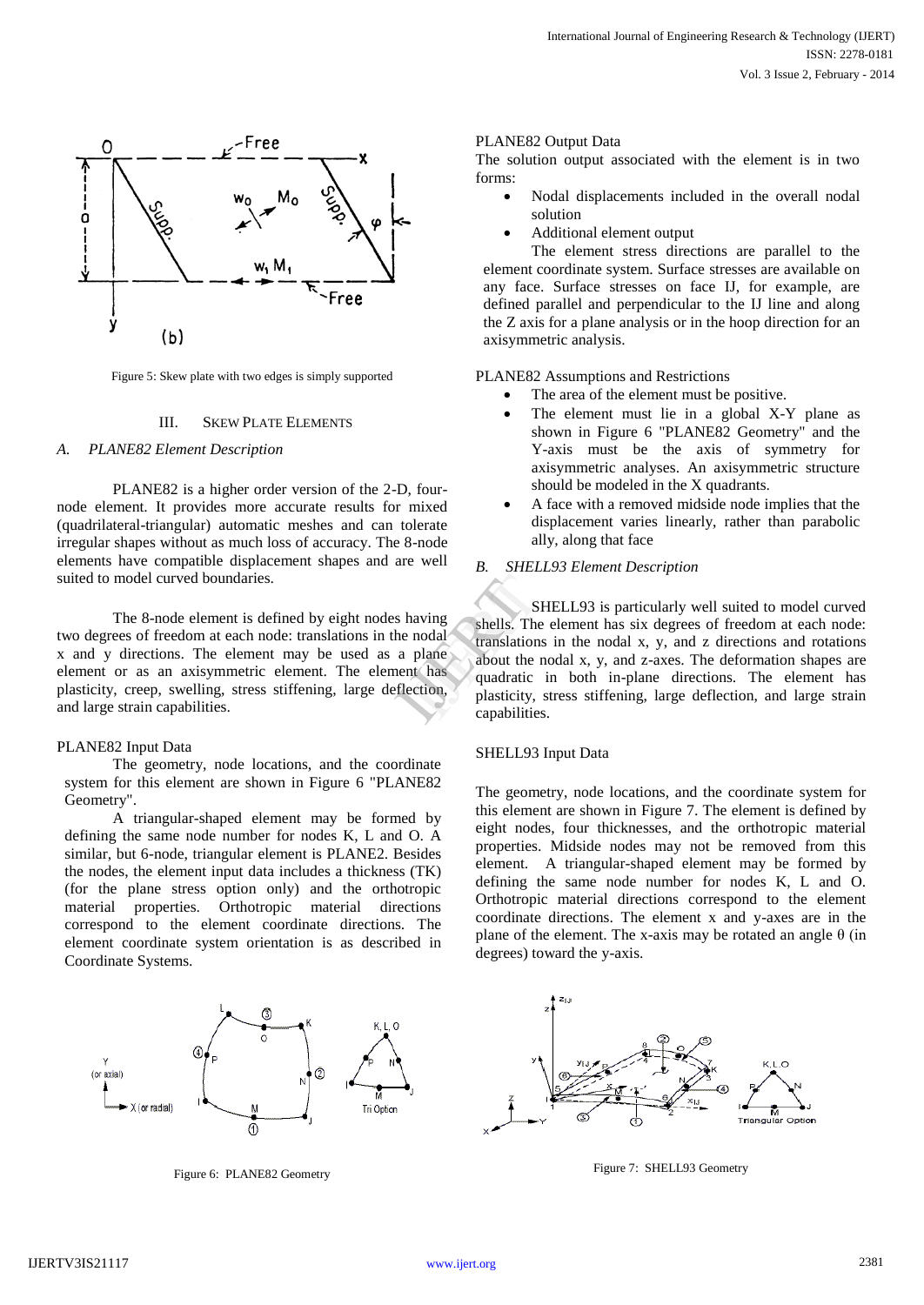## SHELL93 Output Data

The solution output associated with the element is in two forms:

- Nodal displacements included in the overall nodal solution
- Additional element output

SHELL93 Assumptions and Restrictions

- Zero area elements are not allowed. This occurs most often whenever the elements are not numbered properly.
- Zero thickness elements or elements tapering down to a zero thickness at any corner are not allowed.
- The applied transverse thermal gradient is assumed to vary linearly through the thickness.
- Shear deflections are included in this element.
- The out-of-plane (normal) stress for this element varies linearly through the thickness.
- The transverse shear stresses  $(S_{YZ}$  and  $S_{XZ}$ ) are assumed to be constant through the thickness.
- The transverse shear strains are assumed to be small in a large strain analysis.
- This element may produce inaccurate stresses under thermal loads for doubly curved

IV. FINITE ELEMENT MODEL DEVELOPMENT

- MODEL 1 : Tapered skew cantilever plate/ cook's membrane plate
- MODEL 2 : Rhombic  $30^0$  skew plate
- MODEL 3: Rhombic  $45^{\circ}$  skew plate
- MODEL 4: Rhombic  $60^{\circ}$  skew plate
- *A. MODEL 1: Tapered Skew Cantilever Plate/ Cook's Membrane Plate*

## Coarse Model

The Geometry of the model is shown in Figure 8 and the material properties as shown in Table 1.The plate is clamped on one side while the opposite side is subjected to a distributed in-plane load at the free end. Finite element mesh model and boundary condition is obtained by using 8-node plane 82 quadrilateral element.

| Table 1: Mechanical Material Properties |  |  |  |  |
|-----------------------------------------|--|--|--|--|
|-----------------------------------------|--|--|--|--|

| <b>Material properties</b> | <b>Geometric</b><br>detail | <b>Applied</b><br>load |
|----------------------------|----------------------------|------------------------|
| Young s                    |                            |                        |
| $modulus=100N/mm2$         | Thickness,                 | $P=100N$               |
| Poisson's ratio            | $h=1.0$ mm                 |                        |
| $v=0.33$                   |                            |                        |



Figure 8: Geometry of Model 1



Figure 9: Finite Element Model and Boundary Condition of Model 1

# *B. MODEL 2: Rhombic 30<sup>0</sup> skew plate* Coarse Model

The Geometry of the Rhombic  $30^0$  skew plate model is shown in Figure 10, with simply-supported edges, subjected to uniform distributed pressure load P. The plate has thickness 'h' and side length 'b' and the mechanical properties of graphite/epoxy (or) steel are shown in Table 2. Static stress analysis is performed for two dimensional rhombic skew plate subjected to uniform distributed load P. Finite element mesh model and boundary condition is obtained by using 8-node shell 93 quadrilateral element**.**

Table 2: Mechanical Properties of Graphite/Epoxy (OR) Steel

| <b>Elastic</b>     | Poisson's ratio | <b>Pressure load</b> |
|--------------------|-----------------|----------------------|
| modulus(E)         | $\mathbf{v}$    | (P)                  |
| $30\times10^6$ MPa | 03              | I N                  |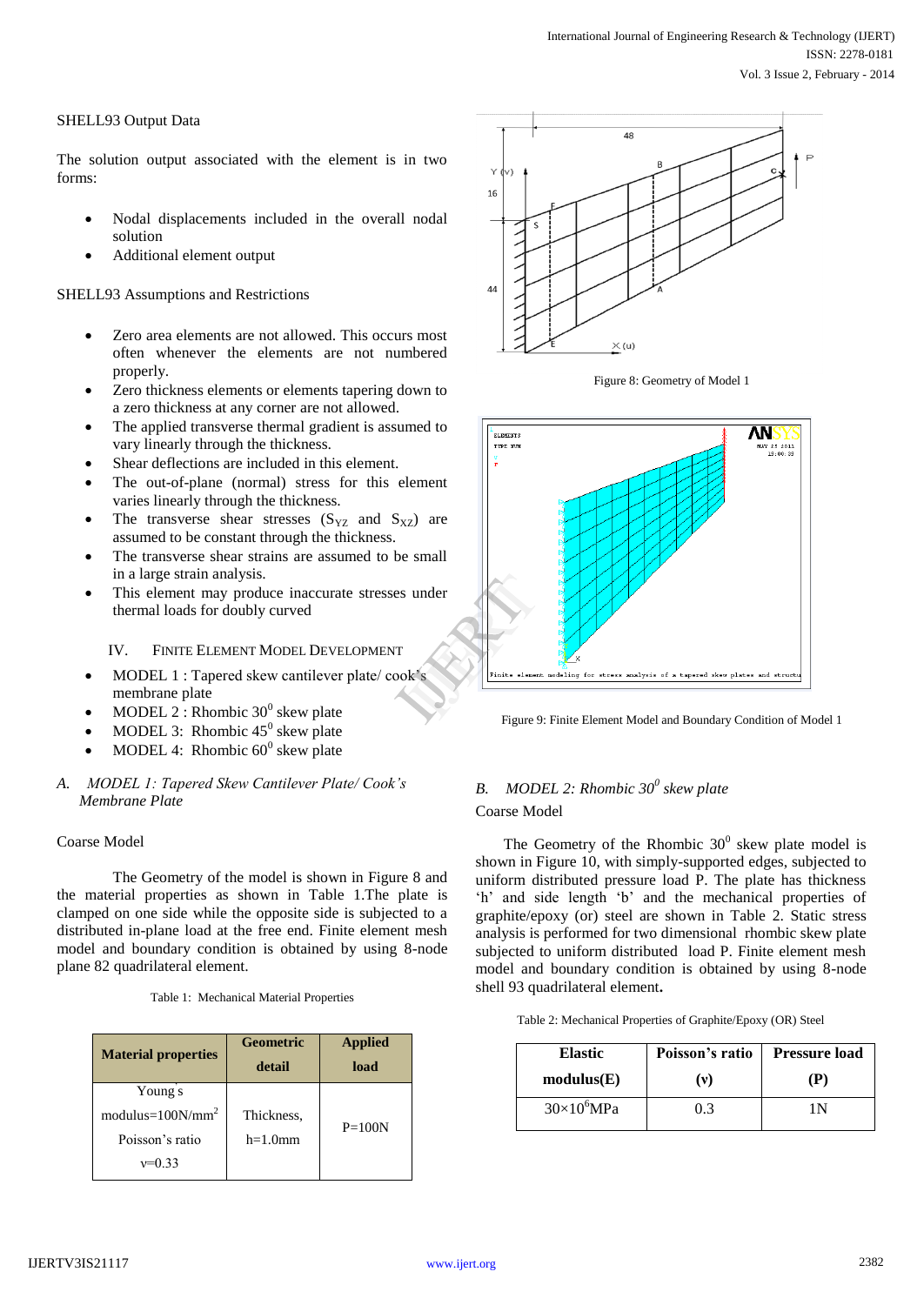Table 3: Dimensions of Skew Plate

| Length of the plate $(a)$     | 1.00 <sub>mm</sub> |
|-------------------------------|--------------------|
| Width of the plate (b)        | 1.00 <sub>mm</sub> |
| Thickness of the plate (t)    | $0.01$ mm          |
| Angle of the plate $(\theta)$ |                    |



Figure 10: Geometry of Model 2



Figure 11: Finite Element Model and Boundary Condition of Model 2

# *C. MODEL 3: Rhombic 45<sup>0</sup> skew plate*

The Geometry of the Rhombic  $45^{\circ}$  skew plate model is shown in Figure 12, with simply-supported edges, subjected to uniform distributed load P. The plate has thickness 'h' and side length 'b' and the mechanical properties of graphite/epoxy (or) steel are shown in Table 4. Static stress analysis is performed for two dimensional rhombic skew plate subjected to uniform distributed load P. Finite element mesh model and boundary condition is obtained by using 8-node shell 93 quadrilateral element**.**

Table 4: Mechanical Properties of Graphite/Epoxy (OR) Steel

| <b>Elastic</b>     | Poisson's ratio | <b>Pressure load</b> |
|--------------------|-----------------|----------------------|
| modulus(E)         | (v)             | (P)                  |
| $30\times10^6$ MPa | ገ 3             |                      |

Table 5: Dimensions of Skew Plate

| Length of the plate $(a)$     | 1.00mm             |
|-------------------------------|--------------------|
| Width of the plate (b)        | 1.00 <sub>mm</sub> |
| Thickness of the plate (t)    | $0.01$ mm          |
| Angle of the plate $(\theta)$ |                    |





Figure 13: Finite Element Model and Boundary Condition of Model 3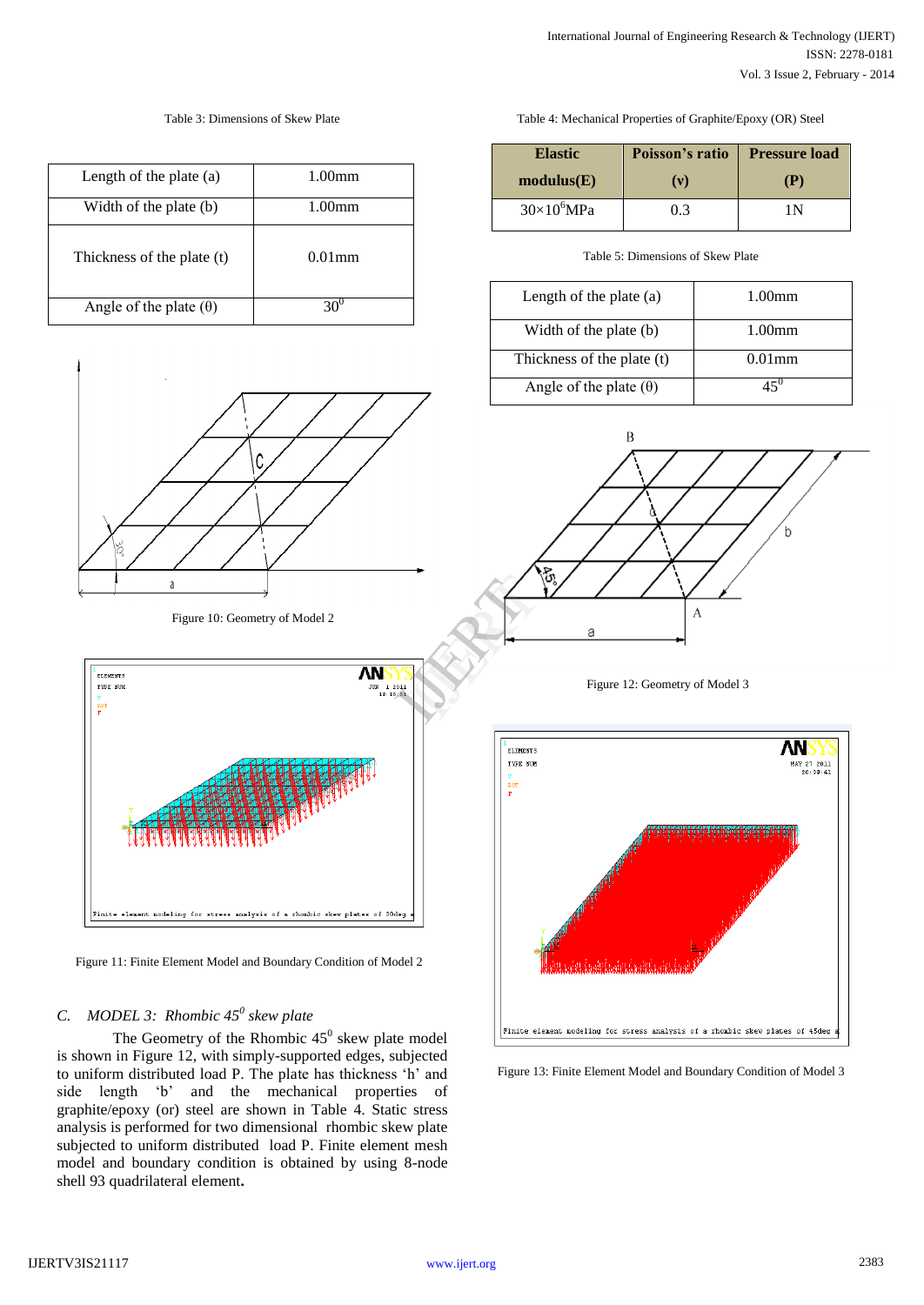# *D. MODEL 4: Rhombic 60<sup>0</sup> skew plate*

The Geometry of the Rhombic  $60^{\circ}$  skew plate model is shown in Figure 14, with simply-supported edges, subjected to uniform distributed load P. The plate has thickness 'h' and side length 'b' and the mechanical properties of graphite/epoxy (or) steel are shown in Table 6. Static stress analysis is performed for two dimensional rhombic skew plate subjected to uniform distributed load P. Finite element mesh model and boundary condition is obtained by using 8-node shell 93 quadrilateral element**.**

Table 6: Mechanical Properties of Graphite/Epoxy (OR) Steel

| Elastic modulus $(E)$ | Poisson's ratio | <b>Pressure load (P)</b> |  |
|-----------------------|-----------------|--------------------------|--|
|                       | (v)             |                          |  |
| $30\times10^6$ Mpa    | 0.3             | 1 N                      |  |

| Table 7: Dimensions of Skew Plate |  |  |
|-----------------------------------|--|--|
|                                   |  |  |

| Length of the plate $(a)$     | 1.00 <sub>mm</sub> |
|-------------------------------|--------------------|
| Width of the plate (b)        | 1.00mm             |
| Thickness of the plate (t)    | $0.01$ mm          |
| Angle of the plate $(\theta)$ |                    |



Figure 14: Geometry of Model 4



Figure 15: Finite Element Model and Boundary Condition of Model 4

#### V. FINITE ELEMENT MODEL VALIDATION

## *A. FEM Validation of Model 1: Tapered Skew Cantilever Plate*

The Figure 16 shows the maximum deformation in Ydirection is 24.87 by applying the load 100N. The Figure 18 shows the maximum deformation in X-direction is 13.879 by applying the load 100N.



### Figure 16: Deformation in Y-direction

The predicted displacement at point C in Y-direction as shown in Figure 8 is 23.718 while the targeted value is 23.91. For the same problem solving in ANSYS we achieve the value 23.932 as shown in Figure 17.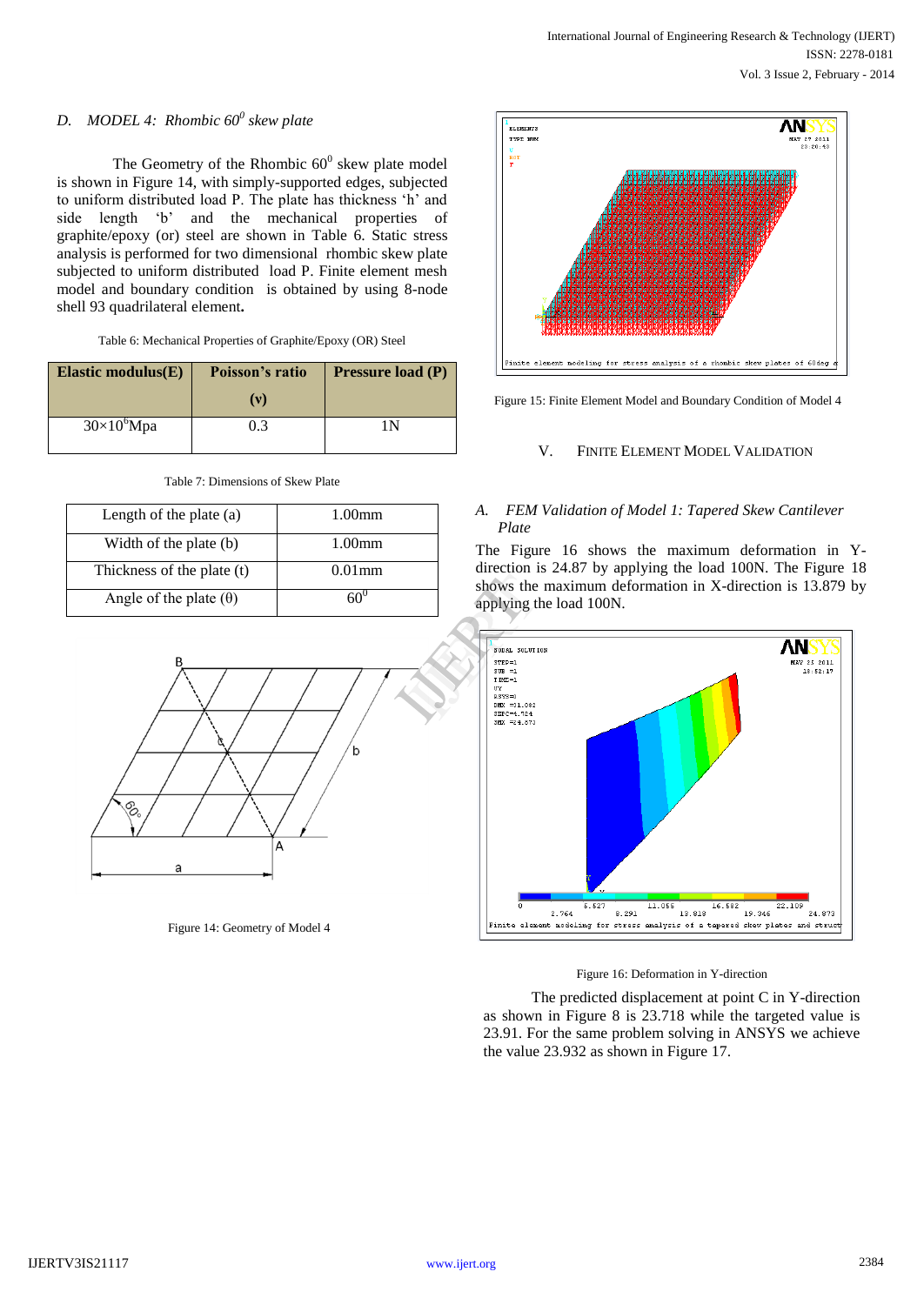









Figure 19: Maximum stresses in the corner

The Von Mises stress distribution for the coarse model of tapered skew cantilever plate is shown in Figure 19 in which the maximum stress is of 38.943. This is because there is a huge stress variation at the corner S shown in Figure 8. Sub

modeling is done to capture the variation of stress at this corner.

# *B. FEM Validation of Model 2: Rhombic 30<sup>0</sup> Skew plate*

The Figure 20 shows the X- Directional stress distribution in the model 2. The maximum stress variations are observed at the corners of obtuse angle as shown in zoomed view. Due to lager variation of stress at this corner, sub modeling is required to capture the variation of the stress in this region.



Figure 20: Stress in X-direction

From the Figure 21 the deflection in Y- Direction is shown for both top and bottom surfaces at point C. This concludes that one surface is at tension and another surface is in compression.



Figure 21: Maximum deformation in Y-Direction

# *C. FEM Validation of Model 3: Rhombic 45<sup>0</sup> Skew plate*

For given specimen the centre deflection at point C shown in Figure 12 is evaluated by using different mesh sizes.

Von Mises Stress Distribution for the coarse model of rhombic  $45^{\circ}$  skew plats is as shown in Figure 22 in which the maximum stress is of 49.442.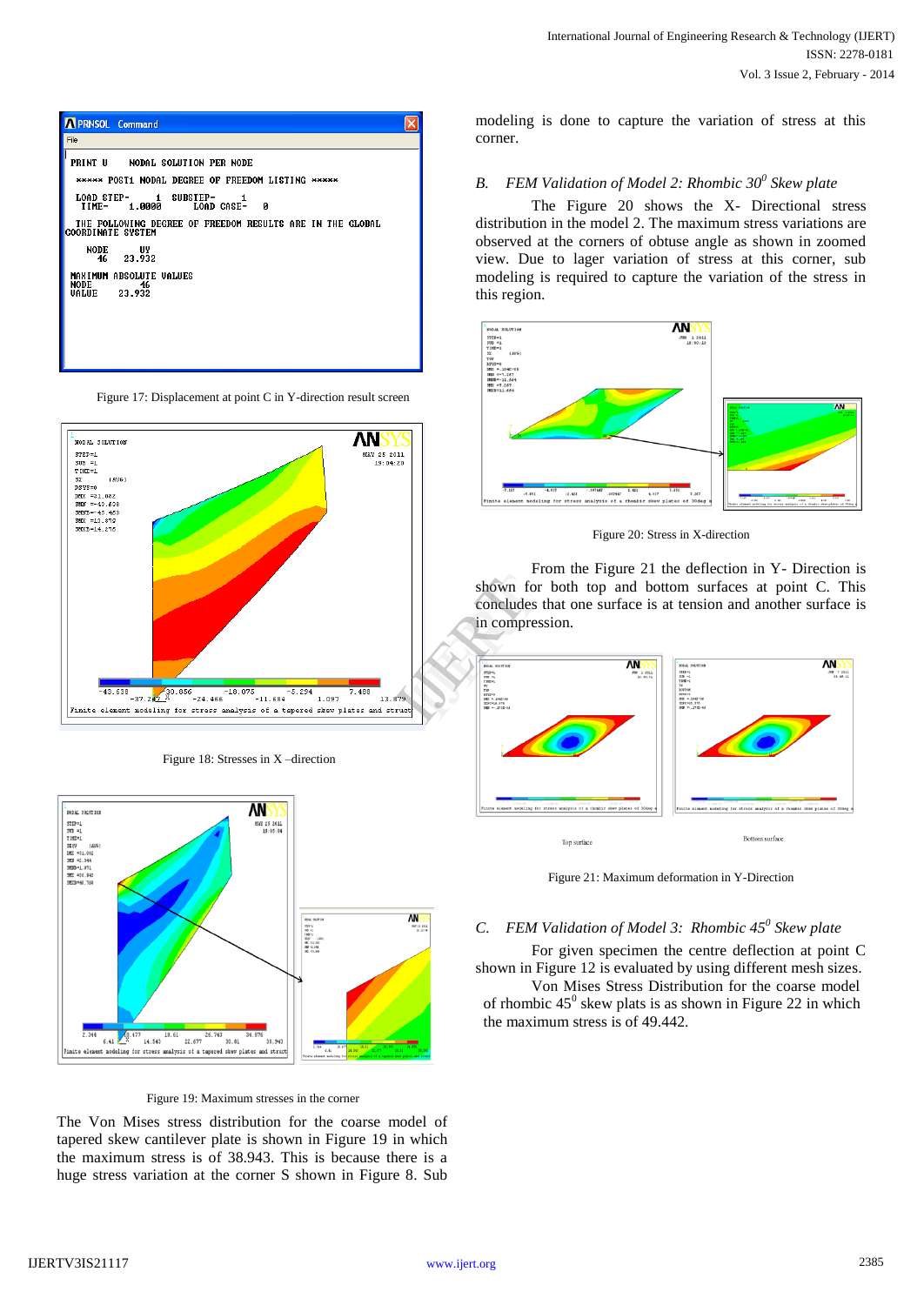

Figure 22: Von Mises Stress Distribution for Model 3

The Figure 23 shows the X- Directional stress distribution in the model 3. The maximum stress variations are not observed at the corners of obtuse angle as shown in zoomed view.



Figure 23: Stress in X-Direction

# *D. FEM Validation of Model 4: Rhombic 60<sup>0</sup> Skew plate*

From the Figure 24 the deflection in Y-Direction is shown for both top and bottom surfaces at point C. This concludes that one surface is at tension and another surface is in compression



Figure 24: Maximum deformation in Y-Direction

Von Mises Stress Distribution for the coarse model of rhombic  $60^{\circ}$  skew plats is as shown in Figure 25 in which the maximum stress is of 48.354.



Figure 25: Von Mises Stress Distribution for model 4



Figure 26: Stresses in X-Direction

The Figure 26 shows the stress distribution along the path AB for Top surfaces in X- Direction.

## VI. CONCLUSIONS AND SCOPE

In the present study, the skew plate has been analyzed systematically by using Finite element method for uniform distributed load acting on the plate.

- The numerical results are displayed for different skew angles  $(30^0, 45^0 \text{ and } 60^0)$  and the variation of von mises, X-Direction and Y-Direction stresses along the path AB is investigated.
- The validation of presented method is carried out successfully with the available result, thus established the accuracy of the present method.
- Sub modeling is used to capture the variation of stresses at corner for both tapered skew plate and rhombic skew plate of  $30^0$  angles.
- Comparing the results for rhombic skew plates of  $30^0$ ,  $45^0$  and  $60^0$ , the large stress variation at corner is found to be for rhombic skew plate of  $30^0$ .